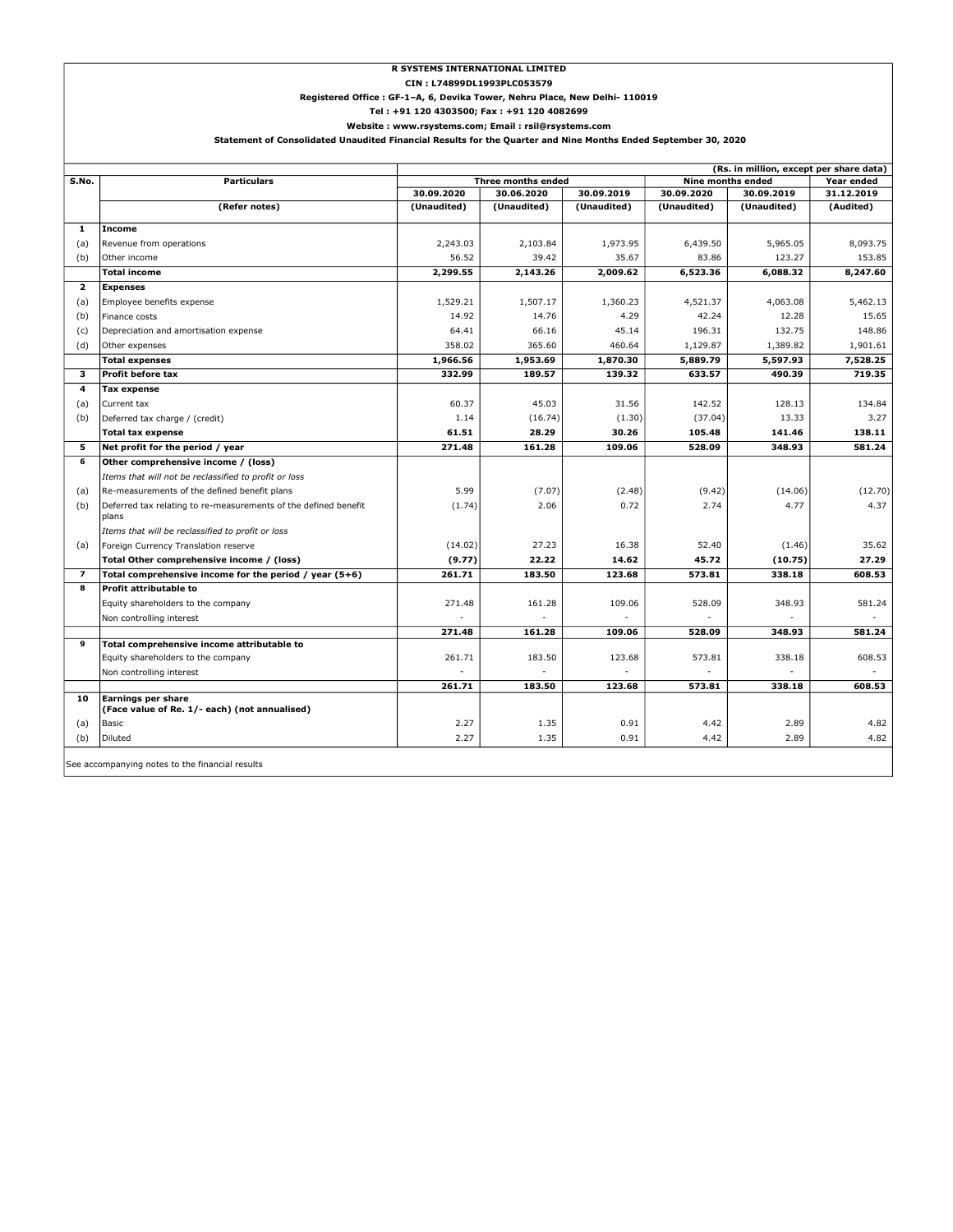# Notes:

- 1 The financial results for the quarter and nine months ended September 30, 2020 have been prepared in accordance with the recognition and measurement principles laid down in Indian Accounting Standard 34 'Interim Financial Reporting' ('Ind AS 34'). The above results were reviewed by the Audit Committee and have been approved by the Board of Directors at their meetings held on November 03, 2020.
- 2 The Limited Review as required under Regulation 33 of SEBI (Listing Obligations and Disclosure Requirements) Regulations, 2015 has been completed by the Statutory Auditor for the quarter and nine months ended September 30, 2020 and September 30, 2019, quarter ended June 30, 2020 and audit for the year ended December 31, 2019 and expressed an unmodified opinion on the aforesaid results.
- 3 The Group has adopted Ind AS 116 effective annual reporting period beginning January 01, 2020 and applied the standard to its leases, retrospectively, with the cumulative effect of initially applying the Standard, recognised on the date of initial application (January 01, 2020). Accordingly, the Group has not restated comparative information, instead, the cumulative effect of initially applying this standard has been recognised as an adjustment to the opening balance of retained earnings as on January 01, 2020.

This has resulted in recognising a right-of-use asset of Rs. 360.60 million (net of accumulated depreciation of Rs. 9.11 million) and a corresponding lease liability of Rs. 362.93 million by adjusting retained earnings (debit) of Rs. 14.43 million, net of taxes. This includes reclassification of assets and liabilities previously classified under finance leases and prepaid rent. In the statement of financial results for the quarter and nine months ended September 30, 2020 and quarter ended June 30, 2020, the nature of expenses in respect of operating leases has changed from lease rent in previous periods to depreciation cost for the right-to-use asset and finance cost for interest accrued on lease liability.

#### 4 Estimation of uncertainties relating to the global health pandemic from COVID-19:

In assessing the recoverability of receivables including unbilled receivables, contract assets and contract costs, goodwill, intangible assets, and certain investments, the Group has considered internal and external information upto the date of approval of these consolidated financial results including credit reports and economic forecasts. The Group has performed sensitivity analysis on the assumption used and based on certain indicators of future economic conditions, the Group expects to recover the carrying amounts of these assets. The impact of the global health pandemic may be different from that estimated as at the date of approval of these consolidated financial results and the Group will continue to closely monitor any material changes to future economic conditions.

5 During the quarter and nine month ended September 30, 2020 , the Company has issued 22,500 and 37,500 equity shares, respectively of Re. 1/- each pursuant to exercise of employee stock options under the R Systems International Limited Employee Stock Option Scheme 2007.

During the nine months ended September 30, 2019 and year ended December 31, 2019, the Company had issued 37,500 equity shares of Re. 1/- each pursuant to exercise of employee stock options under the R Systems International Limited Employee Stock Option Scheme 2007.

- 6 The Code on Social Security, 2020 ('Code') relating to employee benefits during employment and post-employment benefits received Presidential assent in September 2020. The Code has been published in the Gazette of India. However, the date on which the Code will come into effect has not been notified. The Company will assess the impact of the Code when it comes into effect and will record any related impact in the period the Code becomes effective.
- 7 Refer Annexure A for consolidated segment information.

For and on behalf of the Board of Directors of R SYSTEMS INTERNATIONAL LIMITED

Sd/-

|                         | Lt. Gen. Baldev Singh (Retd.)         |  |  |
|-------------------------|---------------------------------------|--|--|
| Place: NOIDA            | President & Senior Executive Director |  |  |
| Date: November 03, 2020 | DIN: 00006966                         |  |  |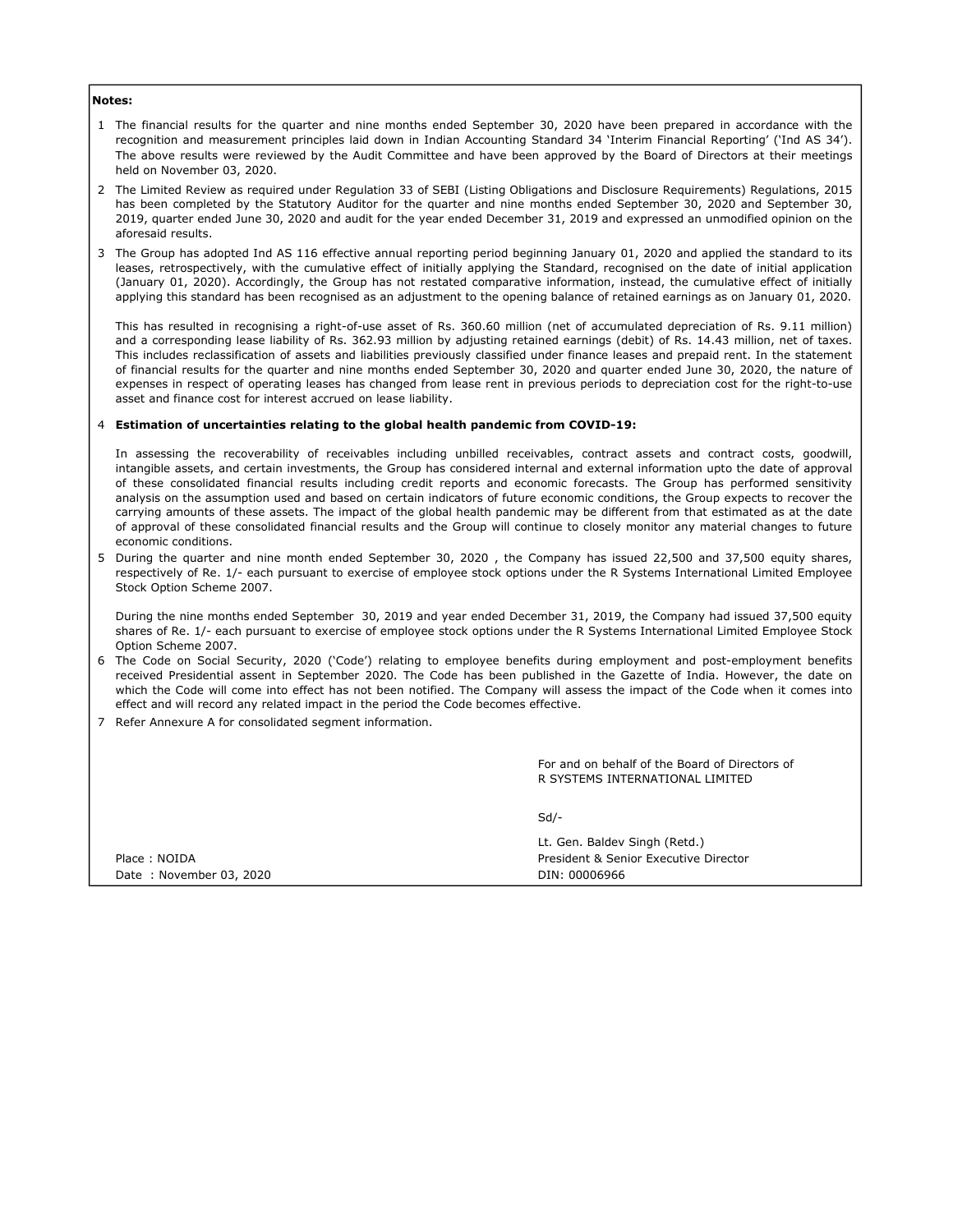Annexure A

### R SYSTEMS INTERNATIONAL LIMITED Consolidated Segment Information

|                         |                                                               |                    |             | (Rs. in million) |                   |             |            |
|-------------------------|---------------------------------------------------------------|--------------------|-------------|------------------|-------------------|-------------|------------|
| S.No.                   | <b>Particulars</b>                                            | Three months ended |             |                  | Nine months ended | Year ended  |            |
|                         |                                                               | 30.09.2020         | 30.06.2020  | 30.09.2019       | 30.09.2020        | 30.09.2019  | 31.12.2019 |
|                         |                                                               | (Unaudited)        | (Unaudited) | (Unaudited)      | (Unaudited)       | (Unaudited) | (Audited)  |
| -1                      | <b>Segment revenue</b>                                        |                    |             |                  |                   |             |            |
|                         | Information technology services                               | 2,076.43           | 1,953.10    | 1,813.27         | 5,954.91          | 5,433.20    | 7,406.43   |
|                         | Business process outsourcing services                         | 172.87             | 157.13      | 167.64           | 503.41            | 556.71      | 718.20     |
|                         | Total                                                         | 2,249.30           | 2,110.23    | 1,980.91         | 6,458.32          | 5,989.91    | 8,124.63   |
|                         | Less: Elimination of intersegment sales                       | 6.27               | 6.39        | 6.96             | 18.82             | 24.86       | 30.88      |
|                         | <b>Revenue from operations</b>                                | 2,243.03           | 2,103.84    | 1,973.95         | 6,439.50          | 5,965.05    | 8,093.75   |
| $\overline{\mathbf{2}}$ | Segment results before tax, interest and<br>exceptional items |                    |             |                  |                   |             |            |
|                         | Information technology services                               | 305.95             | 209.97      | 140.42           | 632.64            | 464.27      | 689.98     |
|                         | Business process outsourcing services                         | 51.22              | 19.18       | 6.22             | 83.14             | 43.65       | 57.93      |
|                         | Total                                                         | 357.17             | 229.15      | 146.64           | 715.78            | 507.92      | 747.91     |
|                         | Finance costs<br>(i)                                          | (14.92)            | (14.76)     | (4.29)           | (42.24)           | (12.28)     | (15.65)    |
|                         | (i)<br>Interest income                                        | 13.30              | 11.54       | 14.09            | 37.22             | 43.87       | 60.46      |
|                         | Other unallocable income<br>(iii)                             | 3.97               | 5.39        | 6.84             | 15.89             | 18.41       | 24.66      |
|                         | Other unallocable expenses<br>(iv)                            | (26.53)            | (41.75)     | (23.96)          | (93.08)           | (67.53)     | (98.03)    |
|                         | Profit before tax                                             | 332.99             | 189.57      | 139.32           | 633.57            | 490.39      | 719.35     |

Note: Assets and liabilities of the Company are used interchangeably between segments and the Chief Operating Decision Maker (CODM) does not review assets and liabilities at reportable segment level.<br>Accordingly, segment d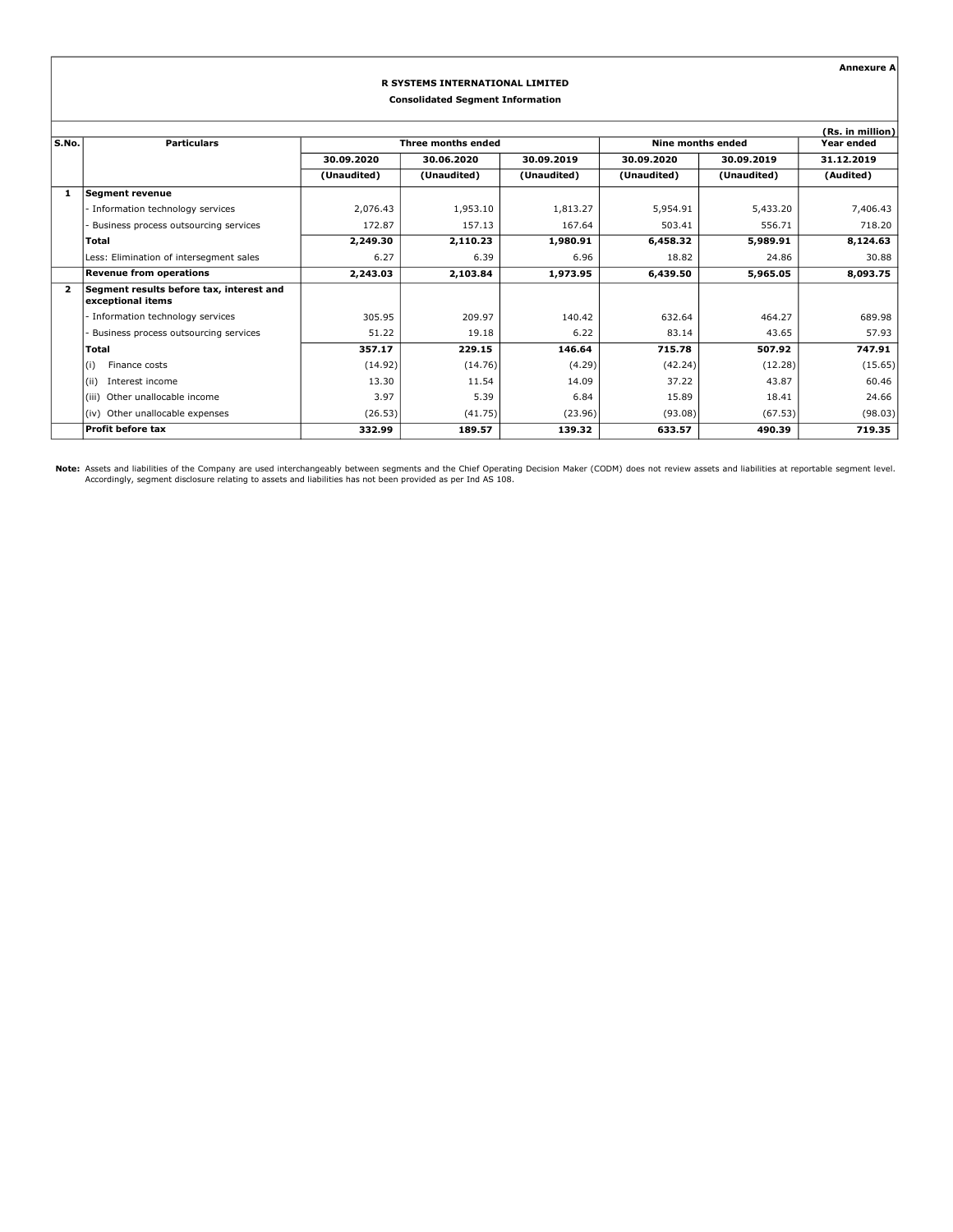#### R SYSTEMS INTERNATIONAL LIMITED

#### CIN : L74899DL1993PLC053579

#### Registered Office : GF-1–A, 6, Devika Tower, Nehru Place, New Delhi- 110019

Tel : +91 120 4303500; Fax : +91 120 4082699

#### Website : www.rsystems.com; Email : rsil@rsystems.com

# Statement of Standalone Audited Financial Results for the quarter and Nine months ended September 30, 2020

| (Rs. in million, except per share data)<br>Year ended |                                                                            |            |                    |            |            |                   |            |
|-------------------------------------------------------|----------------------------------------------------------------------------|------------|--------------------|------------|------------|-------------------|------------|
| S.No.                                                 | <b>Particulars</b>                                                         |            | Three months ended |            |            | Nine months ended |            |
|                                                       |                                                                            | 30.09.2020 | 30.06.2020         | 30.09.2019 | 30.09.2020 | 30.09.2019        | 31.12.2019 |
|                                                       | (Refer notes)                                                              | (Audited)  | (Audited)          | (Audited)  | (Audited)  | (Audited)         | (Audited)  |
| 1                                                     | Income                                                                     |            |                    |            |            |                   |            |
| (a)                                                   | Revenue from operations                                                    | 1,080.05   | 1,037.98           | 979.89     | 3,177.57   | 2,908.00          | 3,917.69   |
| (b)                                                   | Other income                                                               | 59.93      | 45.31              | 27.85      | 75.48      | 116.39            | 146.71     |
|                                                       | <b>Total income</b>                                                        | 1,139.98   | 1,083.29           | 1,007.74   | 3,253.05   | 3,024.39          | 4,064.40   |
| $\mathbf{z}$                                          | <b>Expenses</b>                                                            |            |                    |            |            |                   |            |
| (a)                                                   | Employee benefits expense                                                  | 714.30     | 739.73             | 665.65     | 2.189.64   | 1,954.25          | 2,641.84   |
| (b)                                                   | Finance costs                                                              | 9.51       | 9.64               | 1.20       | 27.62      | 3.05              | 4.26       |
| (c)                                                   | Depreciation and amortisation expense                                      | 34.82      | 34.26              | 22.22      | 101.56     | 64.07             | 85.91      |
| (d)                                                   | Other expenses                                                             | 121.91     | 120.73             | 171.68     | 409.15     | 523.33            | 700.81     |
|                                                       | <b>Total expenses</b>                                                      | 880.54     | 904.36             | 860.75     | 2,727.97   | 2,544.70          | 3,432.82   |
| з                                                     | Profit before tax                                                          | 259.44     | 178.93             | 146.99     | 525.08     | 479.69            | 631.58     |
| 4                                                     | <b>Tax expense</b>                                                         |            |                    |            |            |                   |            |
| (a)                                                   | Current tax                                                                | 45.50      | 31.38              | 31.90      | 106.95     | 108.07            | 104.22     |
| (b)                                                   | Deferred tax charge / (credit)                                             | (6.88)     | (0.89)             | (9.13)     | (26.59)    | 15.04             | 12.41      |
|                                                       | <b>Total tax expense</b>                                                   | 38.62      | 30.49              | 22.77      | 80.36      | 123.11            | 116.63     |
| 5                                                     | Net profit for the period / year                                           | 220.82     | 148.44             | 124.22     | 444.72     | 356.58            | 514.95     |
| 6                                                     | Other comprehensive income / (loss)                                        |            |                    |            |            |                   |            |
|                                                       | Items that will not be reclassified to profit or loss                      |            |                    |            |            |                   |            |
| (a)                                                   | Re-measurements of the defined benefit plans                               | 5.99       | (7.07)             | (2.48)     | (9.42)     | (14.06)           | (12.70)    |
| (b)                                                   | Deferred tax relating to re-measurements of the defined<br>benefit plans   | (1.75)     | 2.06               | 0.72       | 2.74       | 4.77              | 4.37       |
|                                                       | Total Other comprehensive income / (loss)                                  | 4.24       | (5.01)             | (1.76)     | (6.68)     | (9.29)            | (8.33)     |
| $\overline{ }$                                        | Total comprehensive income for the period / year<br>$(5+6)$                | 225.06     | 143.43             | 122.46     | 438.04     | 347.29            | 506.62     |
| 8                                                     | <b>Earnings per share</b><br>(Face value of Re. 1/- each) (not annualised) |            |                    |            |            |                   |            |
| (a)                                                   | Basic                                                                      | 1.85       | 1.24               | 1.04       | 3.72       | 2.95              | 4.27       |
| (b)                                                   | Diluted                                                                    | 1.85       | 1.24               | 1.04       | 3.72       | 2.95              | 4.27       |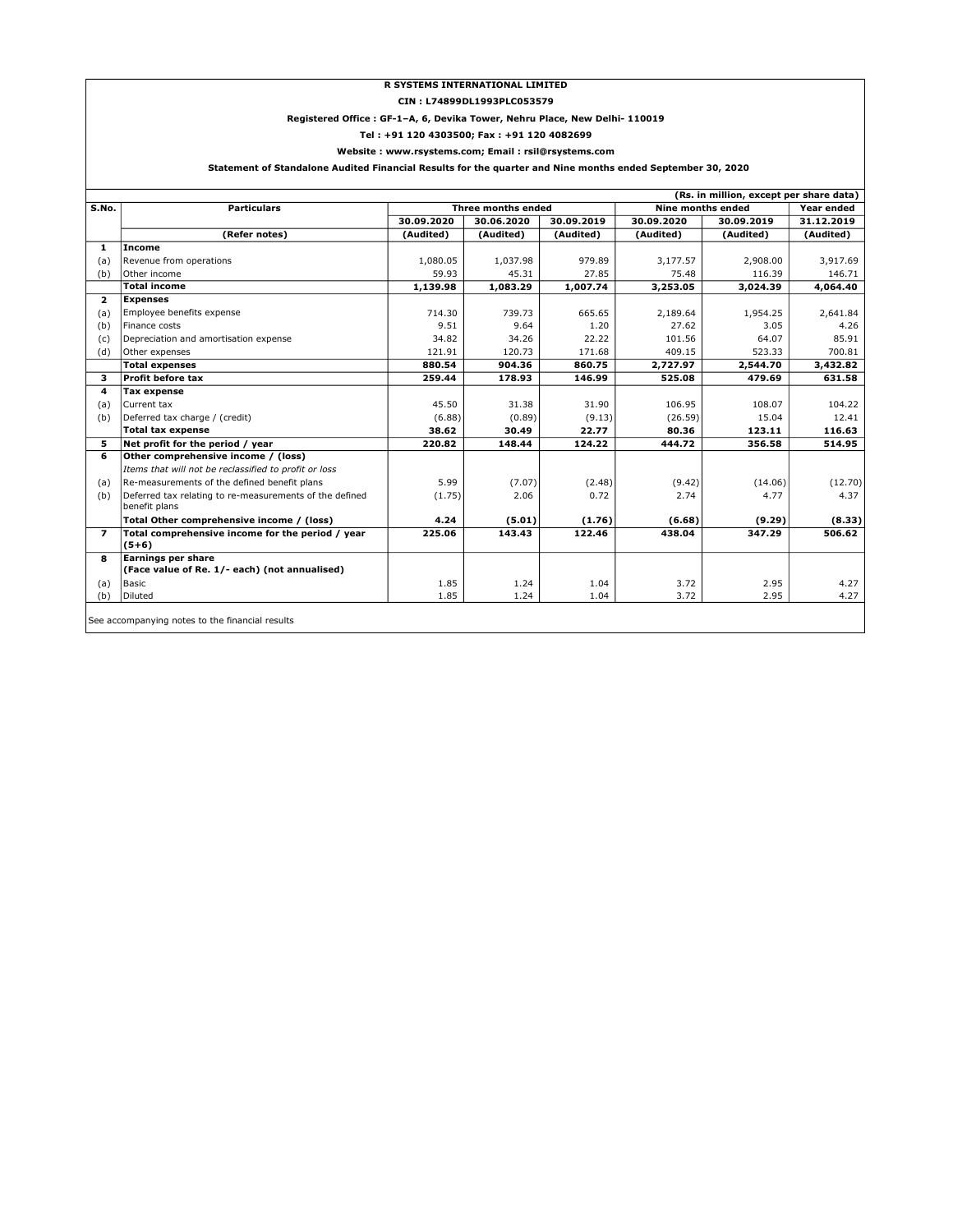# Notes:

- 1 The financial results for the quarter and nine months ended September 30, 2020 have been prepared in accordance with the recognition and measurement principles laid down in Indian Accounting Standard 34 'Interim Financial Reporting' ('Ind AS 34'). The above results were reviewed by the Audit Committee and have been approved by the Board of Directors at their meetings held on November 03, 2020.
- 2 The Statutory Auditors have carried out an audit for the quarter and nine months ended September 30, 2020 and September 30, 2019, quarter ended June 30, 2020 and year ended December 31, 2019. The audit report for the aforementioned results is not modified.
- 3 The Company has adopted Ind AS 116 effective annual reporting period beginning January 01, 2020 and applied the standard to its leases, retrospectively, with the cumulative effect of initially applying the Standard, recognised on the date of initial application (January 01, 2020). Accordingly, the Company has not restated comparative information, instead, the cumulative effect of initially applying this standard has been recognised as an adjustment to the opening balance of retained earnings as on January 01, 2020.

This has resulted in recognising a right-of-use asset of Rs. 242.00 million (net of accumulated depreciation of Rs. 8.72 million) and a corresponding lease liability of Rs. 240.43 million by adjusting retained earnings (debit) of Rs. 10.49 million, net of taxes. This includes reclassification of assets and liabilities previously classified under finance leases and prepaid rent. In the statement of financial results for the quarter and nine months ended September 30, 2020 and quarter ended June 30, 2020, the nature of expenses in respect of operating leases has changed from lease rent in previous periods to depreciation cost for the right-to-use asset and finance cost for interest accrued on lease liability.

# 4 Estimation of uncertainties relating to the global health pandemic from COVID-19:

In assessing the recoverability of receivables including unbilled receivables, contract assets and contract costs and certain investments, the Company has considered internal and external information upto the date of approval of these standalone financial results including credit reports and economic forecasts. The Company has performed sensitivity analysis on the assumption used and based on certain indicators of future economic conditions, the Company expects to recover the carrying amounts of these assets. The impact of the global health pandemic may be different from that estimated as at the date of approval of these standalone financial results and the Company will continue to closely monitor any material changes to future economic conditions.

5 During the quarter and nine month ended September 30, 2020 , the Company has issued 22,500 and 37,500 equity shares, respectively of Re. 1/- each pursuant to exercise of employee stock options under the R Systems International Limited Employee Stock Option Scheme 2007.

During the nine months ended September 30, 2019 and year ended December 31, 2019, the Company had issued 37,500 equity shares of Re. 1/- each pursuant to exercise of employee stock options under the R Systems International Limited Employee Stock Option Scheme 2007.

- 6 The Code on Social Security, 2020 ('Code') relating to employee benefits during employment and post-employment benefits received Presidential assent in September 2020. The Code has been published in the Gazette of India. However, the date on which the Code will come into effect has not been notified. The Company will assess the impact of the Code when it comes into effect and will record any related impact in the period the Code becomes effective.
- 7 The standalone segment information is set out in Annexure A.

R SYSTEMS INTERNATIONAL LIMITED For and on behalf of the Board of Directors of

Sd/-

Lt. Gen. Baldev Singh (Retd.) President & Senior Executive Director DIN: 00006966

Place : NOIDA Date : November 03, 2020